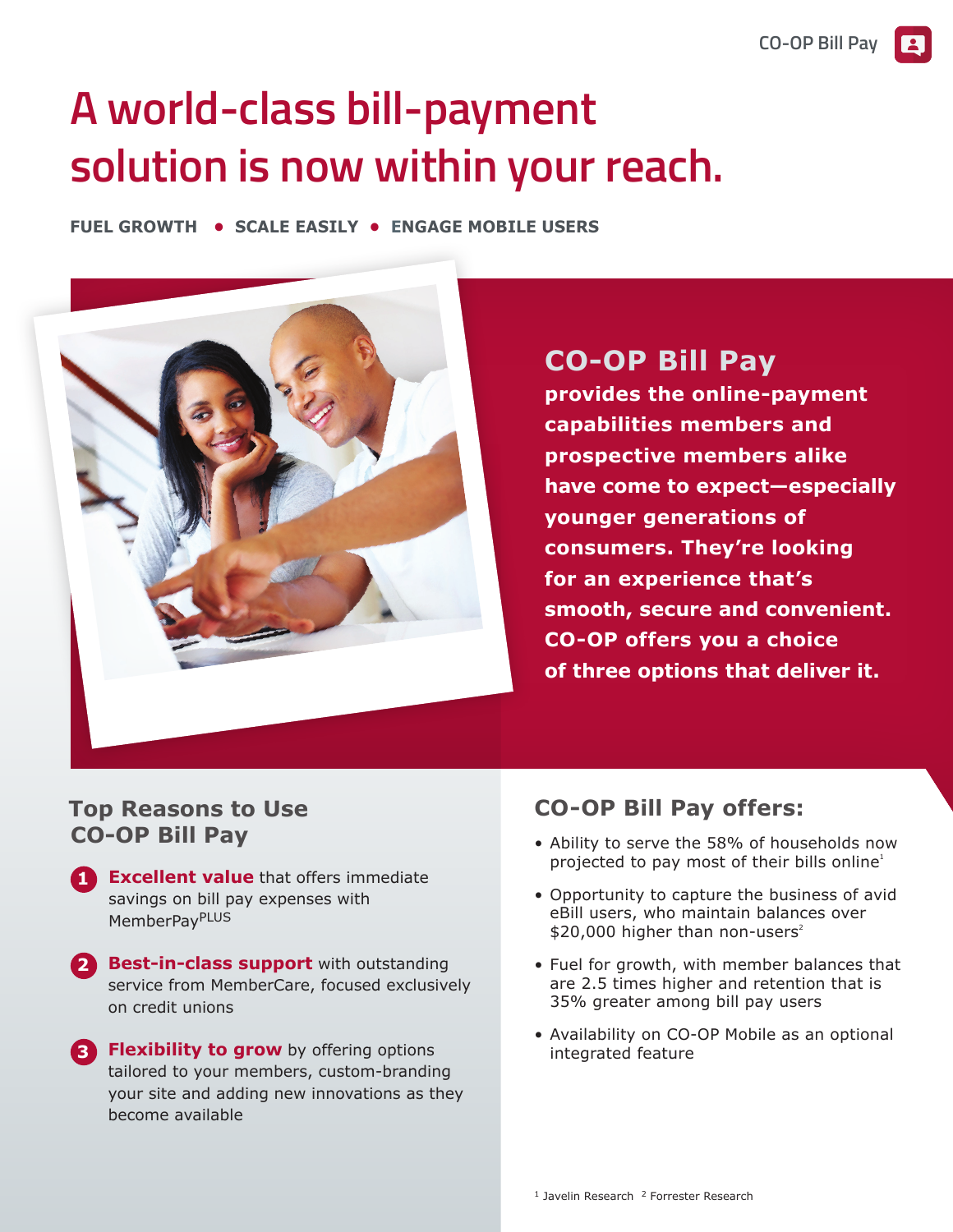#### **What's In It**

#### **Three Bill Pay Options**

**MemberPayPLUS —**premium, fully hosted solution

- Offered as a standalone product in conjunction with your current online banking platform, or fully integrated as part of a comprehensive home banking solution to have one provider for online, tablet, and mobile banking
- Ability to receive, view, manage and pay all bills, electronic or not
- Simple, clean user interface that allows members to manage personal cash flow with ease
- Enhanced capabilities including eBills, mobile bill pay, expedited same-day payments, customizable payment rules and reports, plus member alerts
- Choice of Good Funds or Risk funding models
- Customizable features integrate seamlessly with your credit union's online banking experience
- Pay Anyone feature allows single, recurring and future-dated payments
- Status tracking, historical reports and payment categorization make it easy to track payments
- CO-OP Bill Pay API:
	- Delivers the smooth, secure and convenient online bill-payment experience members expect
	- Credit union maintains complete control over the branding, available features, and user interface
	- Best-in-class support from a team focused exclusively on credit unions
- Integrated into CO-OP Mobile as an optional feature

**MemberPay—**basic hosted online bill pay solution

- Ability to pay bills and schedule single, recurring and future-dated payments
- Customizable front end replicates your current online look and feel

**MemberGateway—**"remit-only" solution

- Works with your existing online banking data warehouse and bill payment front end
- Daily file transmission automatically and securely routes payment information, centralizes data communications, tracks and verifies files